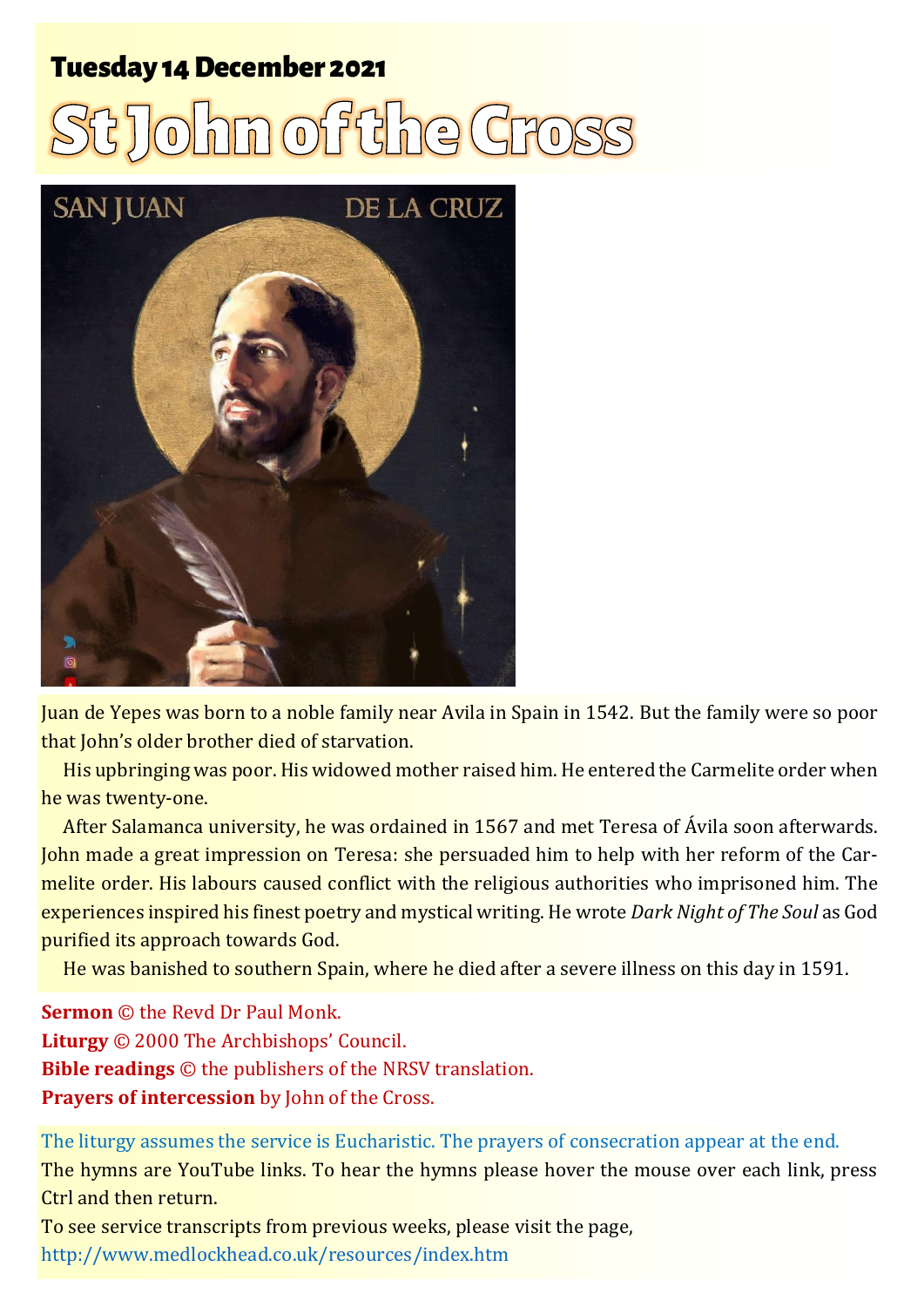#### **Introduction and welcome**

#### **The Welcome**

In the name of the Father, and of the Son, and of the Holy Spirit

All **Amen.**

The Lord be with you

All **And also with you.**

#### **The Preparation**

All **Almighty God,**

**to whom all hearts are open, all desires known, and from whom no secrets are hidden: cleanse the thoughts of our hearts by the inspiration of your Holy Spirit, that we may perfectly love you, and worthily magnify your holy name; through Christ our Lord. Amen.**

Our Lord Jesus Christ said:

The first commandment is this: 'Hear, O Israel, the Lord our God is the only Lord. You shall love the Lord your God with all your heart, with all your soul, with all your mind, and with all your strength.'

And the second is this: 'Love your neighbour as yourself.' There is no other commandment greater than these. On these two commandments hang all the law and the prophets.

#### All **Amen. Lord, have mercy.**

Christ calls us to share the heavenly banquet of his love with all the saints in earth and heaven. Therefore, knowing our unworthiness and sin, let us confess our sins in penitence and faith, firmly resolved to keep God's commandments and to live in love and peace with all.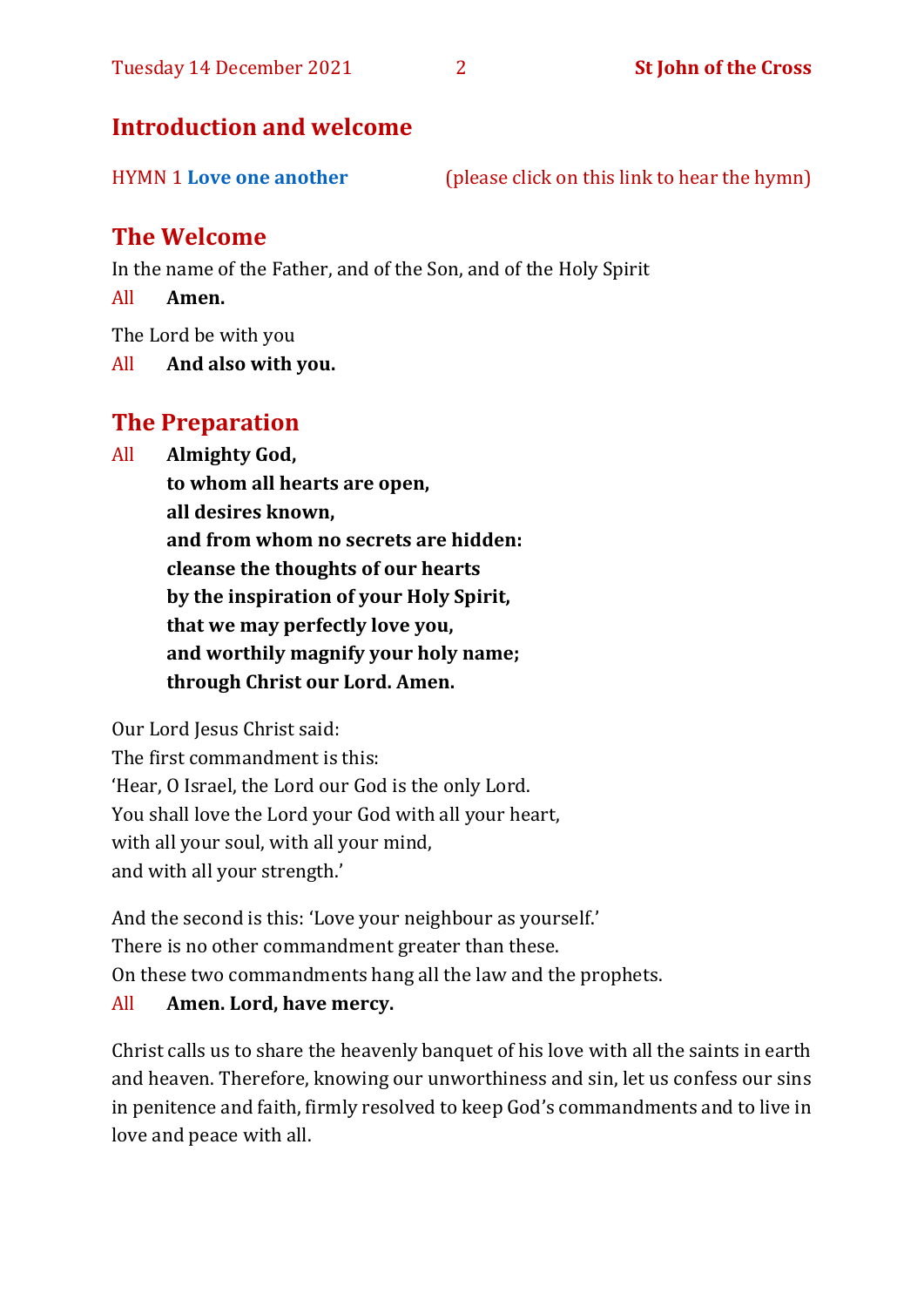All **Almighty God, our heavenly Father, we have sinned against you and against our neighbour in thought and word and deed, through negligence, through weakness, through our own deliberate fault. We are truly sorry and repent of all our sins. For the sake of your Son Jesus Christ, who died for us, forgive us all that is past and grant that we may serve you in newness of life to the glory of your name. Amen.**

Almighty God,

who forgives all who truly repent, have mercy upon you, pardon and deliver you from all your sins, confirm and strengthen you in all goodness, and keep you in life eternal; through Jesus Christ our Lord. All **Amen.**

#### **The Gloria**

This Gloria is sung to the tune of 'Cwm Rhondda'. Click **[here](https://www.youtube.com/watch?v=l71MLQ22dIk)** for the tune.

All **Glory be to God in Heaven, Songs of joy and peace we bring, Thankful hearts and voices raising, To creation's Lord we sing. Lord we thank you, Lord we praise you, Glory be to God our King: Glory be to God our King. Lamb of God, who on our shoulders, Bore the load of this world's sin; Only Son of God the Father, You have brought us peace within. Lord, have mercy, Christ have mercy,**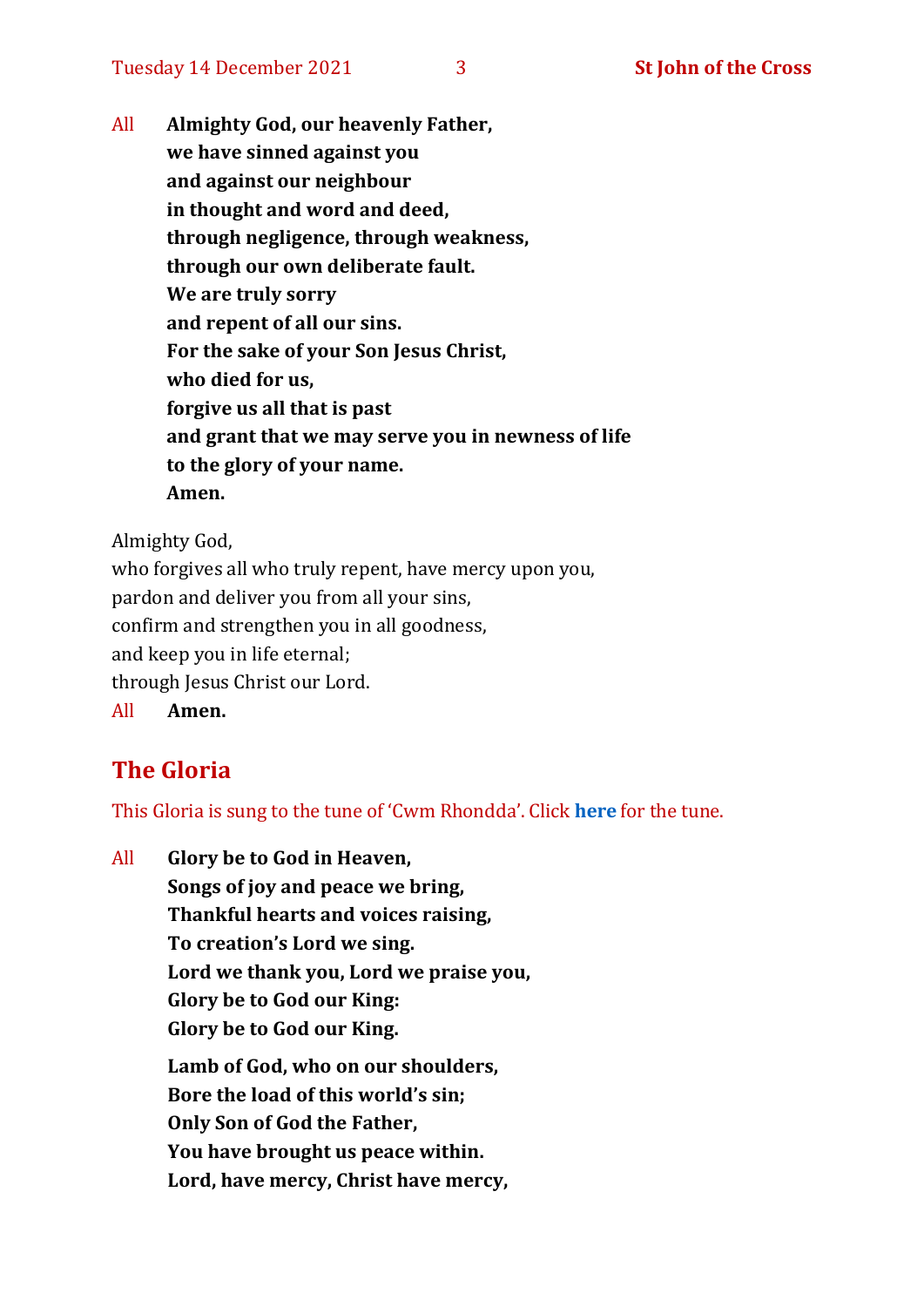**Now your glorious reign begin: Now your glorious reign begin.**

**You O Son of God are Holy, You we praise with one accord. None in heav'n or earth is like you, Only you are Christ the Lord. With the Father and the Spirit, Ever worshipped and adored: Ever worshipped and adored.**

#### **The Collect for the St John of the Cross**

O God, the Judge of all, who gave your servant John of the Cross a warmth of nature, a strength of purpose and a mystical faith that sustained him even in the darkness: shed your light on all who love you and grant them union of body and soul in your Son Jesus Christ our Lord, who is alive and reigns with you, in the unity of the Holy Spirit, one God, now and for ever. All **Amen.**

#### **First reading**

A reading from the book of Song of Songs

The voice of my beloved! Look, he comes, leaping upon the mountains, bounding over the hills. My beloved is like a gazelle or a young stag. Look, there he stands behind our wall, gazing in at the windows, looking through the lattice.

My beloved speaks and says to me: 'Arise, my love, my fair one, and come away; for now the winter is past, the rain is over and gone. The flowers appear on the earth; the time of singing has come, and the voice of the turtledove is heard in our land. The fig tree puts forth its figs, and the vines are in blossom; they give forth fragrance. Arise, my love, my fair one, and come away. O my dove, in the clefts of the rock, in the covert of the cliff, let me see your face, let me hear your voice; for your voice is sweet, and your face is lovely. Catch us the foxes, the little foxes, that ruin the vineyards—for our vineyards are in blossom.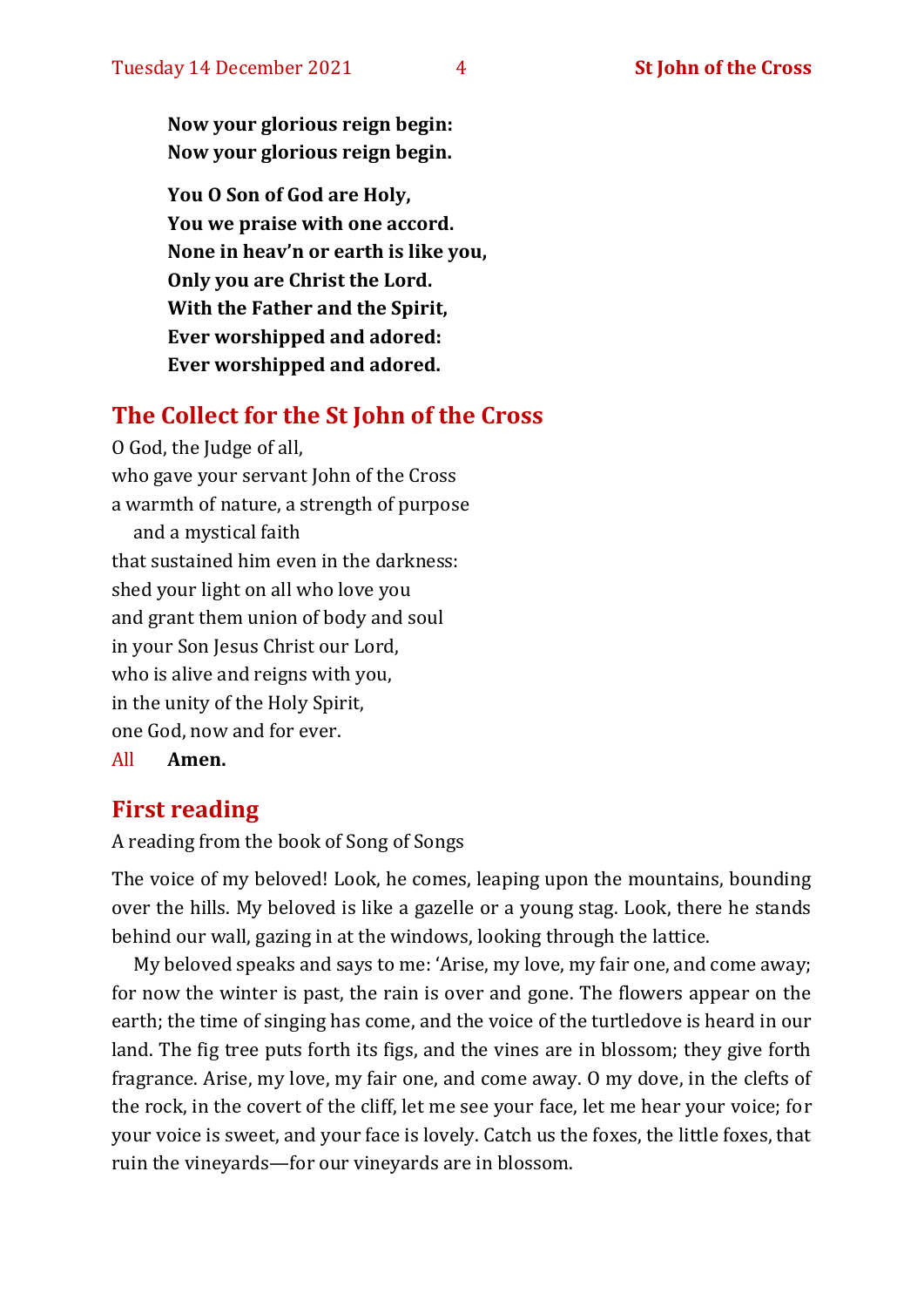'My beloved is mine and I am his; he pastures his flock among the lilies. Until the day breathes and the shadows flee, turn, my beloved, be like a gazelle or a young stag on the cleft mountains.' *Song of Songs 2:8–17*

This is the Word of the Lord

#### All **Thanks be to God.**

#### **Second reading**

A reading from St Paul's First letter to the Corinthians

When I came to you, brothers and sisters, I did not come proclaiming the mystery of God to you in lofty words or wisdom. For I decided to know nothing among you except Jesus Christ, and him crucified. And I came to you in weakness and in fear and in much trembling. My speech and my proclamation were not with plausible words of wisdom, but with a demonstration of the Spirit and of power, so that your faith might rest not on human wisdom but on the power of God.

Yet among the mature we do speak wisdom, though it is not a wisdom of this age or of the rulers of this age, who are doomed to perish. But we speak God's wisdom, secret and hidden, which God decreed before the ages for our glory. None of the rulers of this age understood this; for if they had, they would not have crucified the Lord of glory. But, as it is written, 'What no eye has seen, nor ear heard, nor the human heart conceived, what God has prepared for those who love him'—these things God has revealed to us through the Spirit; for the Spirit searches everything, even the depths of God. *1 Corinthians 2:1–10*

This is the Word of the Lord

All **Thanks be to God.**

HYMN 2 **[Friends, love one another](https://www.youtube.com/watch?v=gifieV1yAUU)** (please click on this link to hear the hymn)

### **Gospel reading**

Hear the Gospel of our Lord Jesus Christ according to John

#### All **Glory to you O Lord.**

Jesus said to his disciples, 'I will not leave you orphaned; I am coming to you. In a little while the world will no longer see me, but you will see me; because I live, you also will live. On that day you will know that I am in my Father, and you in me, and I in you. They who have my commandments and keep them are those who love me; and those who love me will be loved by my Father, and I will love them and reveal myself to them.'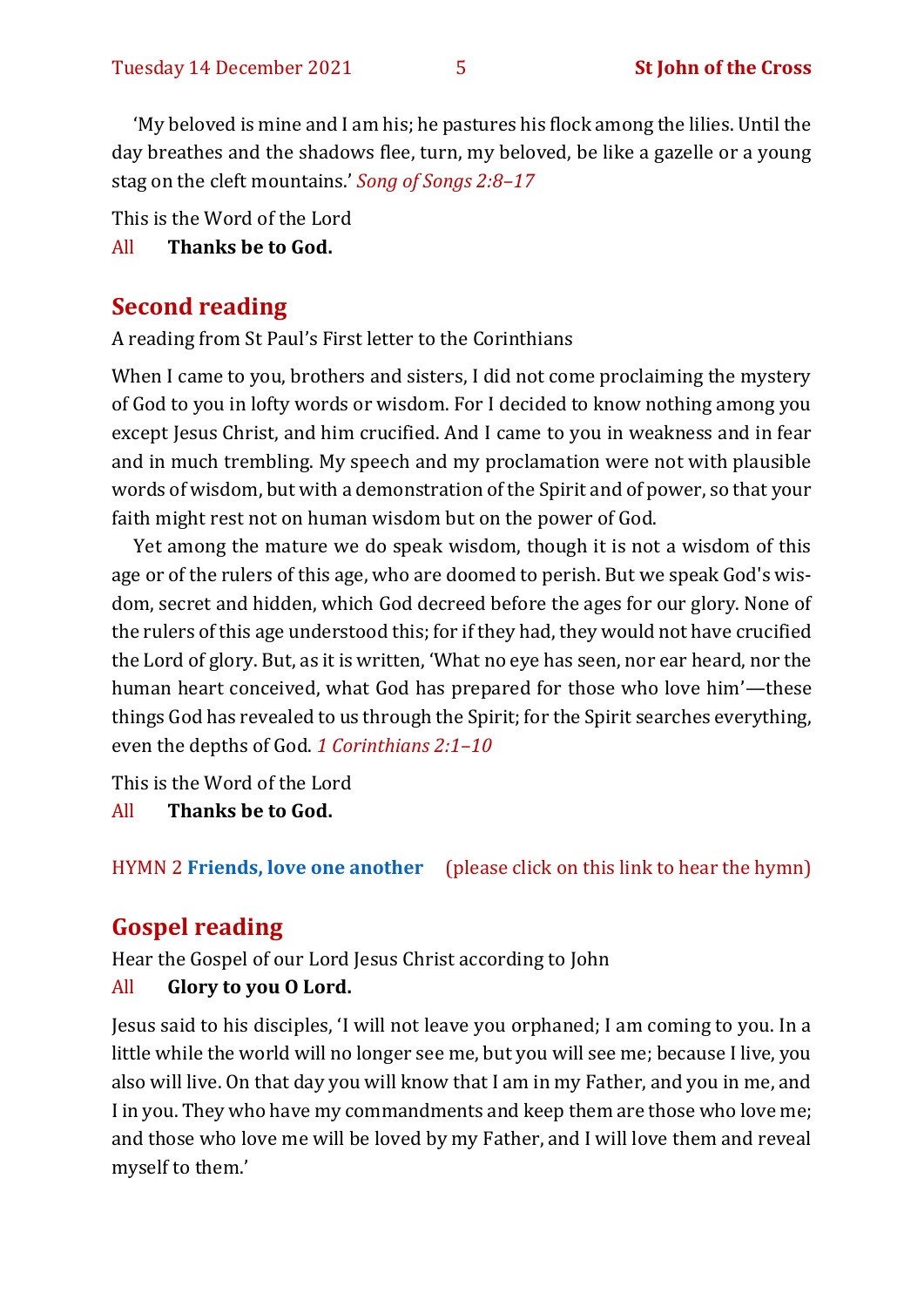Judas (not Iscariot) said to him, 'Lord, how is it that you will reveal yourself to us, and not to the world?' Jesus answered him, 'Those who love me will keep my word, and my Father will love them, and we will come to them and make our home with them.' *John 14:18–23*

This is the Gospel of the Lord

#### All **Praise to you O Christ.**

#### **Sermon**

The Song of Songs in the Bible is a strange book. It doesn't mention God at all, nor prayer, nor worship. It may have been part of an ancient Jewish wedding liturgy or, at the least, a poem used at weddings. But intense forms of discipleship have always thought it a favourite. For example, St John of the Cross wrote many books, all of them describing his own response to passages from the Song of Songs.

John of the Cross was a seventeenth-century Spanish monk who helped reorganise the ancient monastic order of Carmelites. In context, they had deteriorated to become stale and rather legalistic. John wanted to reinvent them to make them into a powerhouse of discipleship. That's why his teaching to the Carmelites sought to help them become more Christ-like.

The Bible is clear that God is not only loving but is love (see for example 1 John 4). Love is both a fruit of the Spirit (Galatians 6) and a gift of the Spirit (Romans 12). Love is the best way of discerning if worship is truly God centred (1 Corinthians 12 and 13). Everything about God is therefore well described in terms of love.

And because God is love, and because prayer is a means of talking to God and learning about God, it's perhaps not surprising that John's ideas centred on both prayer and love. These twin themes coalesce in a form of prayer that is often called 'prayer of relationship' although 'prayer of love' is perhaps a better description. His ideas were not new; rather, he found new ways of describing this way of praying.

For John, prayer is a loving waiting on God. We actively try and direct our love toward God and, because God is love, that love involves God because the love we direct toward God is God Himself. In effect, the God in us loves the God in heaven, who is love. Think of someone standing on a canal bank, throwing a rope around a beam on a narrow boat. The person holds both ends of the rope. By pulling on the rope, the barge moves closer to shore. In exactly the same way, God sends His love to us, which we then redirect back to Him. In this way, we are drawn closer to God.

Eventually, our love for God and the love of God for us become indistinguishable. That's why John, when describing prayer in his book *The Spiritual Canticle*, employs the striking metaphor, 'The iron is in the fire and the fire is in the iron.'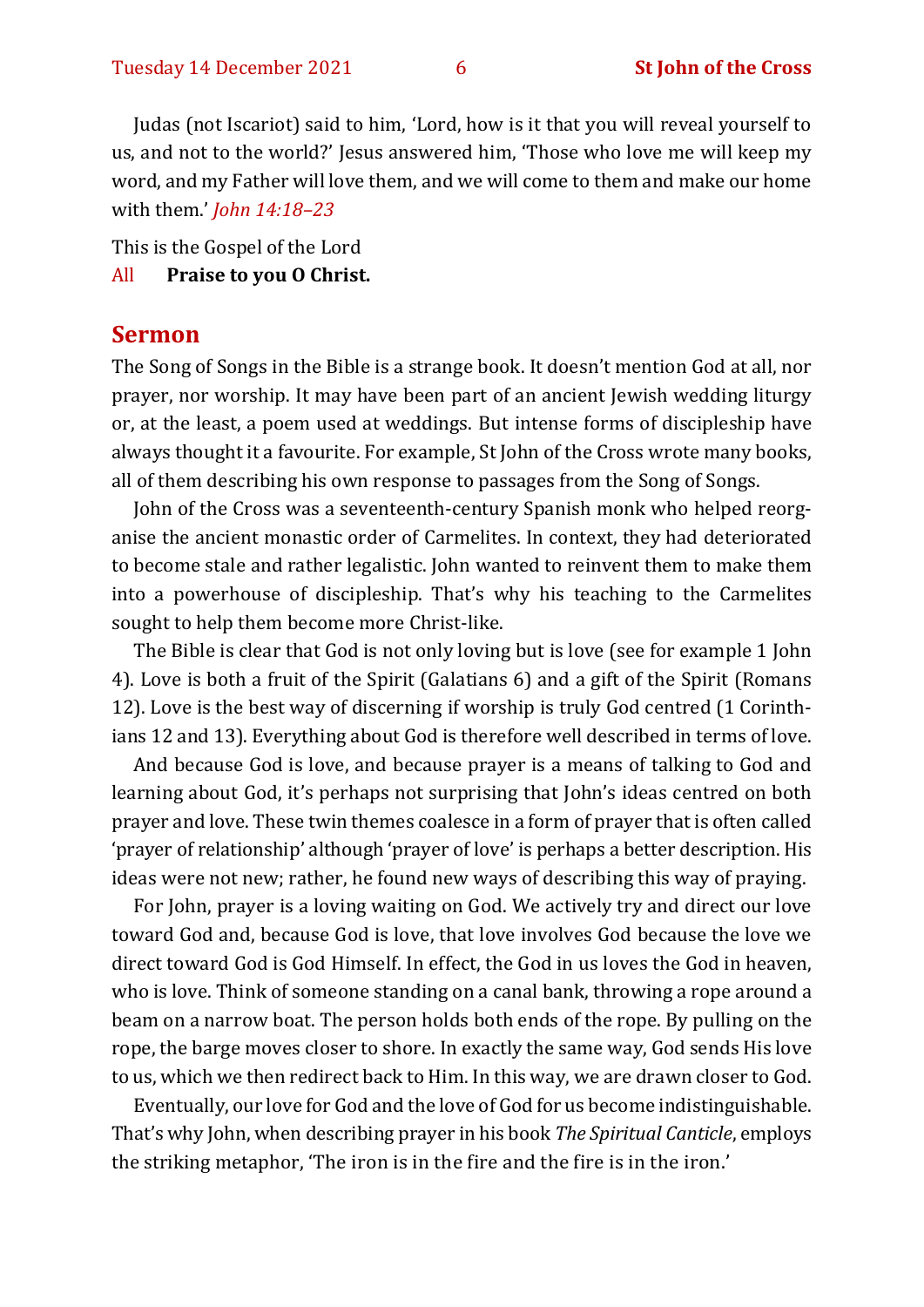If we truly love God, then, using the love that is God, we can truly experience God. It means that through prayer we no longer know merely *about* God but can actually start to know Him directly. We can experience His touch, which is absolutely ravishing. We can grow to resemble Him and become ever more Christ-like.

John of the Cross is regarded as a holy man because of his teaching on how to approach and apprehend God. That's why he took sentences from the Song of Songs, such as 'My beloved is mine and I am his,' and applied it to himself and his loving relationship with God.

#### **The Creed**

Do you believe and trust in God the Father, the source of all being and life, the one for whom we exist?

#### All **We believe and trust in him.**

Do you believe and trust in God the Son, who took our human nature, died for us and rose again?

All **We believe and trust in him.**

Do you believe and trust in God the Holy Spirit, who gives life to the people of God and makes Christ known in the world?

#### All **We believe and trust in him.**

This is the faith of the Church.

All **This is our faith. We believe and trust in one God, Father, Son and Holy Spirit. Amen.**

#### **Prayers of intercession**

O Blessed Jesus, give me stillness of soul in You. Let Your mighty calmness reign in me. Rule me, O King of Gentleness, King of Peace. Give me control, control over my words, thoughts and actions. O dear Lord, deliver me from all irritability, want of meekness, want of gentleness.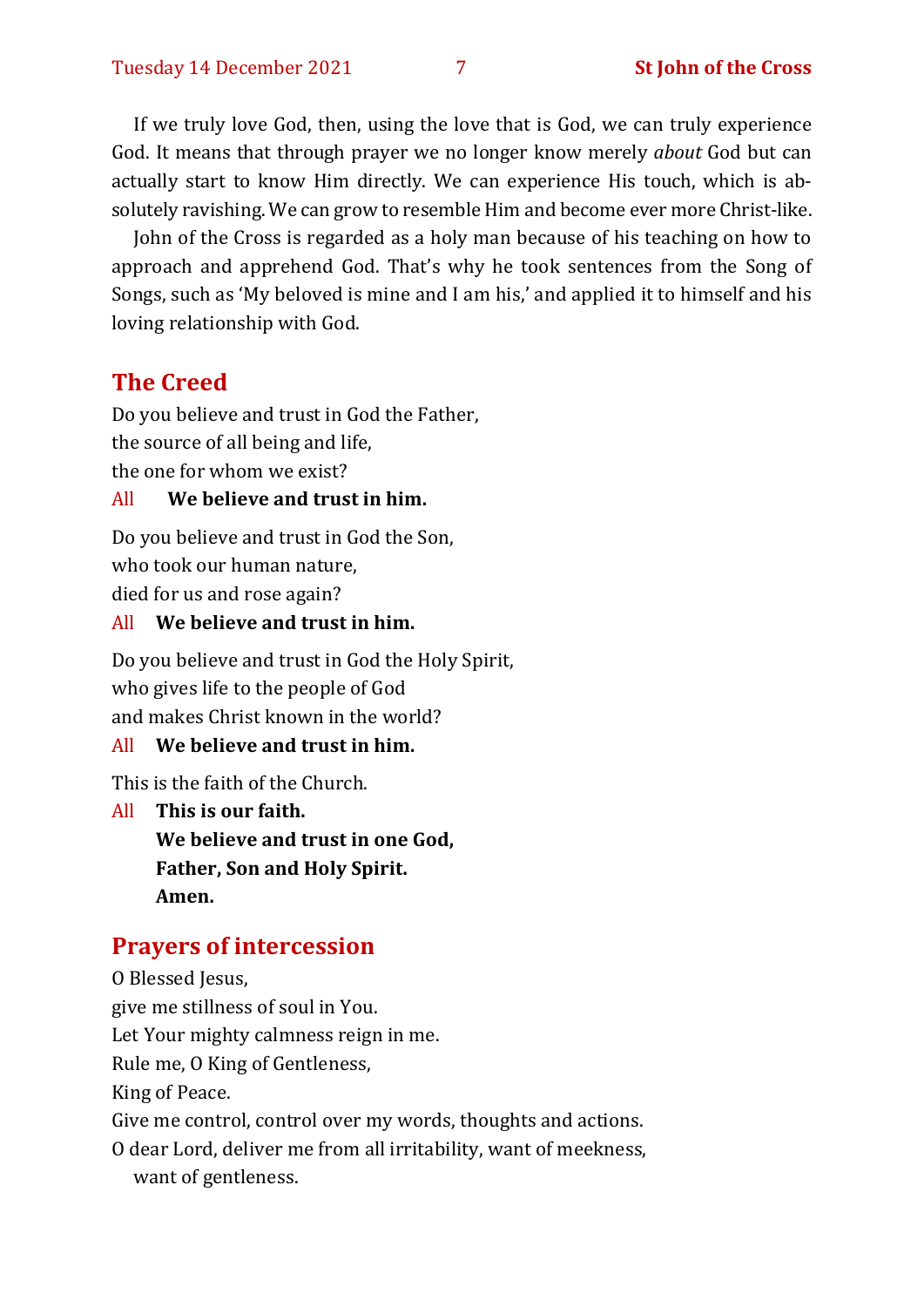By your own deep patience give me patience, stillness of soul in you. Make me in this, and in all, more and more like you. Amen.

Mine are the heavens and mine is the earth. Mine are the nations, the just are mine, and mine the sinners. The angels are mine, and the Mother of God, and all things are mine; and God himself is mine and for me, because Christ is mine and all for me. What do you ask, then, and seek, my soul? Yours is all of this, and all is for you. Do not engage yourself in anything less or pay heed to the crumbs that fall from your Father's table. Go forth and exult in your Glory!

Hide yourself in it and rejoice,

and you will obtain the supplications of your heart.

Amen.

We must dig deeply in Christ.

He is like a rich mine with many pockets containing treasures:

however deep we dig we will never find their end or their limit.

Indeed, in every pocket new seams of fresh riches are discovered on all sides.

Merciful Father,

All **accept these prayers for the sake of your Son, our Saviour Jesus Christ. Amen.**

#### **The peace**

Unto us a child is born, unto us a son is given, and his name shall be called the Prince of Peace.

The peace of the Lord be always with you,

#### All **And also with you.**

HYMN 3 **[Love one another](https://www.youtube.com/watch?v=DzP2xprUeAQ)** (please click on this link to hear the hymn)

The liturgy of the Communion Service appears below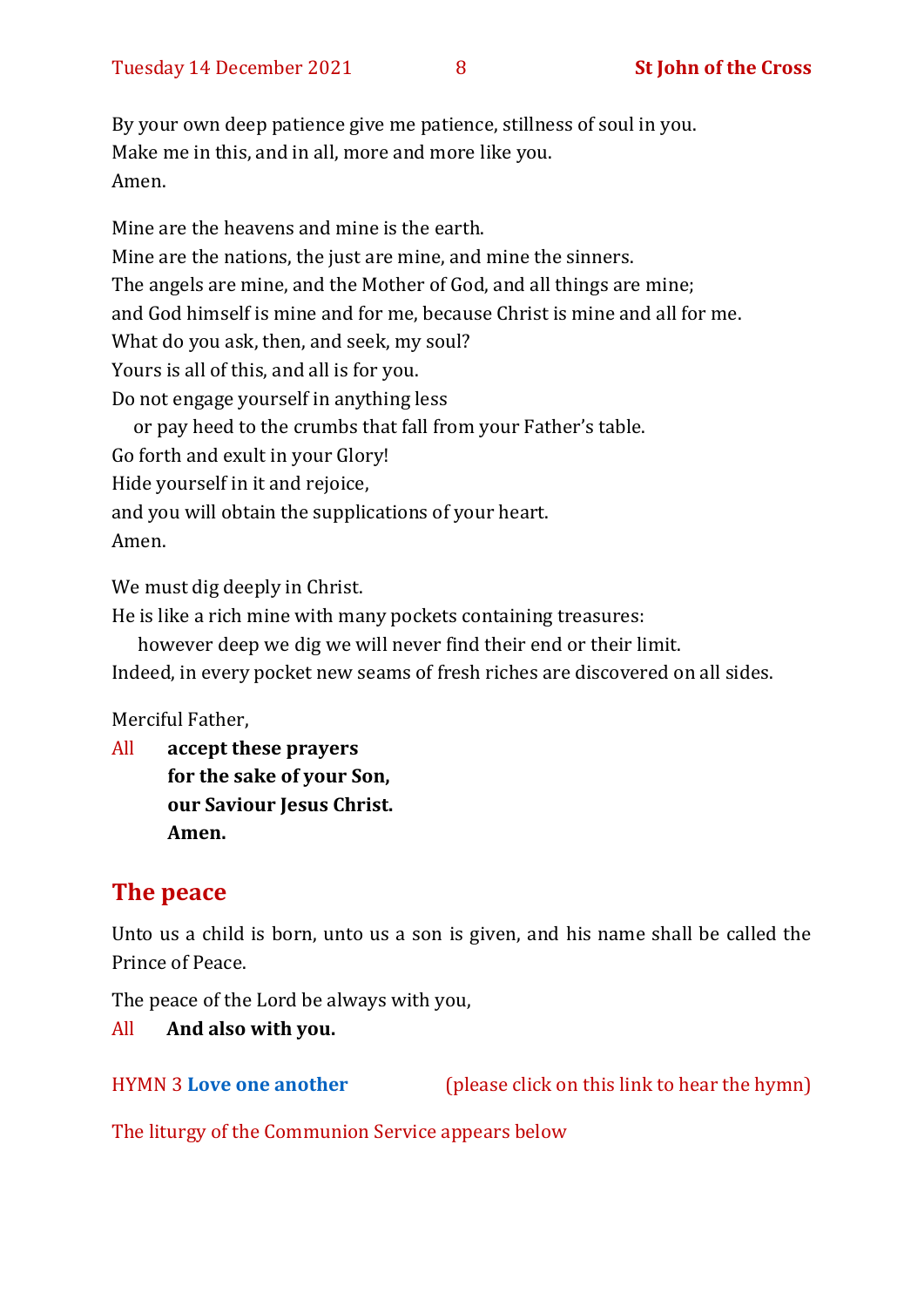## The Dismissal

May Christ who makes saints of sinners, who has transformed those we remember today, raise and strengthen you that you may transform the world; and the blessing of God the Almighty: Father, Son, and Holy Spirit, be with you now and remain with you always. All **Amen.**

#### HYMN 4 **[How deep the Father](https://www.youtube.com/watch?v=e9FG12eTSbI)'s love for us** (click on this link to hear the hymn)

Go in peace to love and serve the Lord.

#### All **In the name of Christ. Amen.**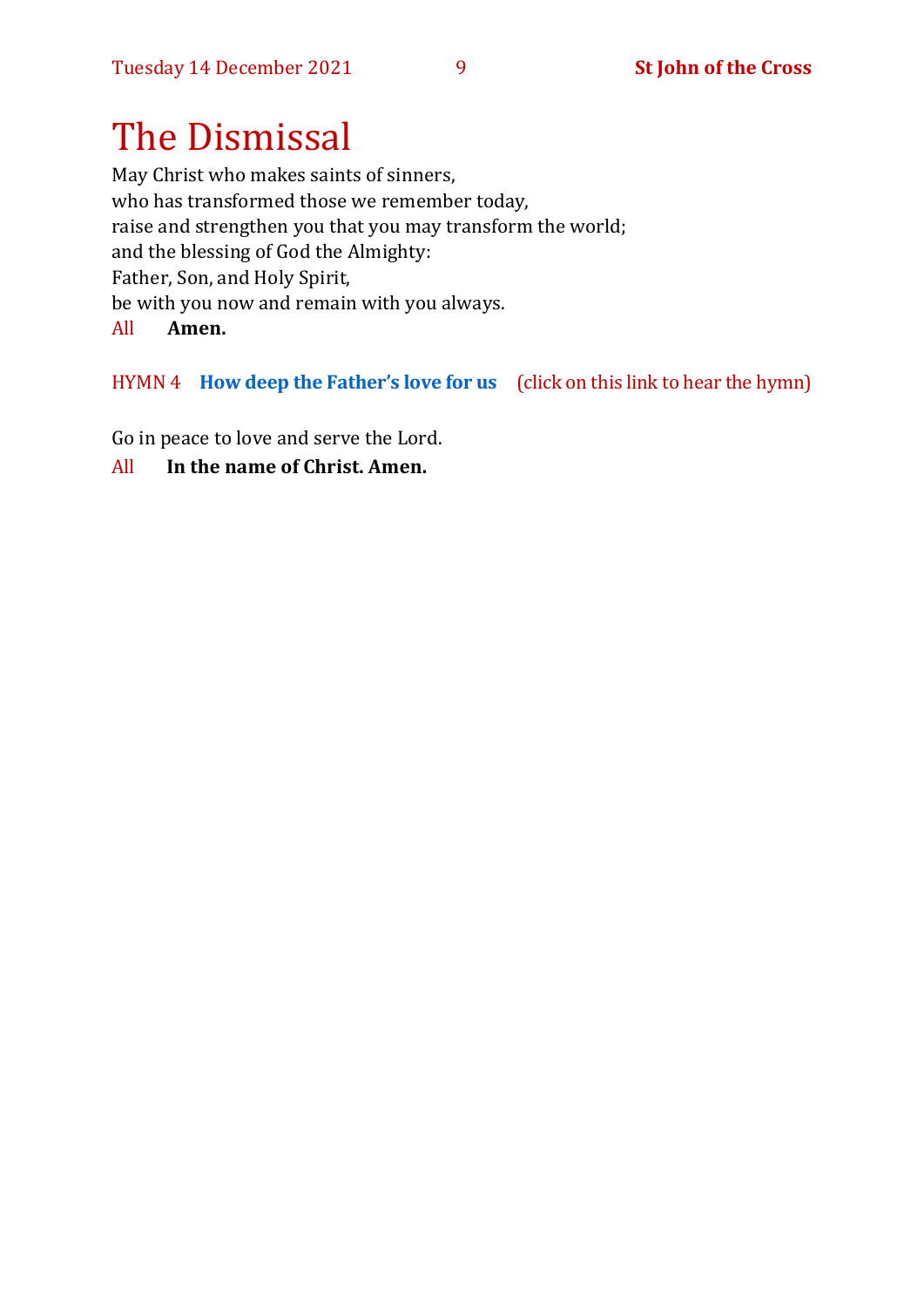## The Liturgy of the Sacrament

#### Eucharistic Prayer (prayer E)

The Lord be with you

#### All **and also with you.**

Lift up your hearts.

#### All **We lift them to the Lord.**

Let us give thanks to the Lord our God.

#### All **It is right to give thanks and praise.**

It is indeed right, our duty and our joy, always and everywhere to give you thanks, holy Father, almighty and eternal God, through Jesus Christ our Lord. And now we give thanks, most gracious God, surrounded by a great cloud of witnesses and glorified in the assembly of your saints. The glorious company of apostles praise you. The noble fellowship of prophets praise you. The white-robed army of martyrs praise you. We, your holy Church, acclaim you. In communion with angels and archangels, and with all who served you on earth and worship you now in heaven, we raise our voice to proclaim your glory, for ever praising you and saying:

All **Holy, holy, holy Lord, God of power and might, heaven and earth are full of your glory. Hosanna in the highest. Blessed is he who comes in the name of the Lord. Hosanna in the highest.**

We praise and bless you, loving Father, through Jesus Christ, our Lord; and as we obey his command, send your Holy Spirit, that broken bread and wine outpoured may be for us the body and blood of your dear Son.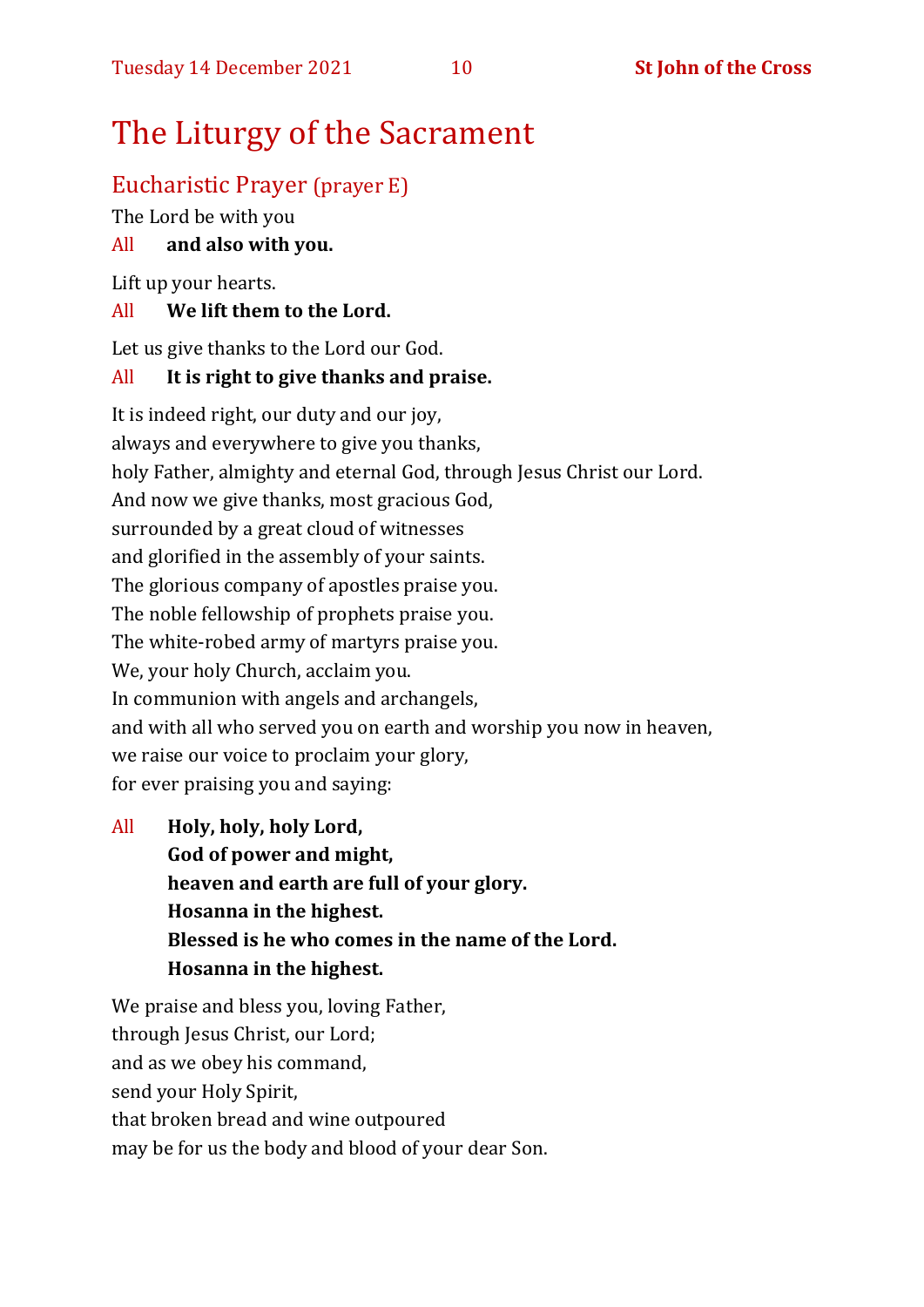On the night before he died he had supper with his friends and, taking bread, he praised you. He broke the bread, gave it to them and said: Take, eat; this is my body which is given for you; do this in remembrance of me.

When supper was ended he took the cup of wine. Again he praised you, gave it to them and said: Drink this, all of you; this is my blood of the new covenant, which is shed for you and for many for the forgiveness of sins. Do this, as often as you drink it, in remembrance of me.

So, Father, we remember all that Jesus did, in him we plead with confidence his sacrifice made once for all upon the cross.

Bringing before you the bread of life and cup of salvation, we proclaim his death and resurrection until he comes in glory.

Great is the mystery of faith:

All **Christ has died. Christ is risen. Christ will come again.**

Lord of all life, help us to work together for that day when your kingdom comes and justice and mercy will be seen in all the earth.

Look with favour on your people, gather us in your loving arms and bring us with John of the Cross and all the saints to feast at your table in heaven.

Through Christ, and with Christ, and in Christ, in the unity of the Holy Spirit, all honour and glory are yours, O loving Father, for ever and ever.

All **Amen.**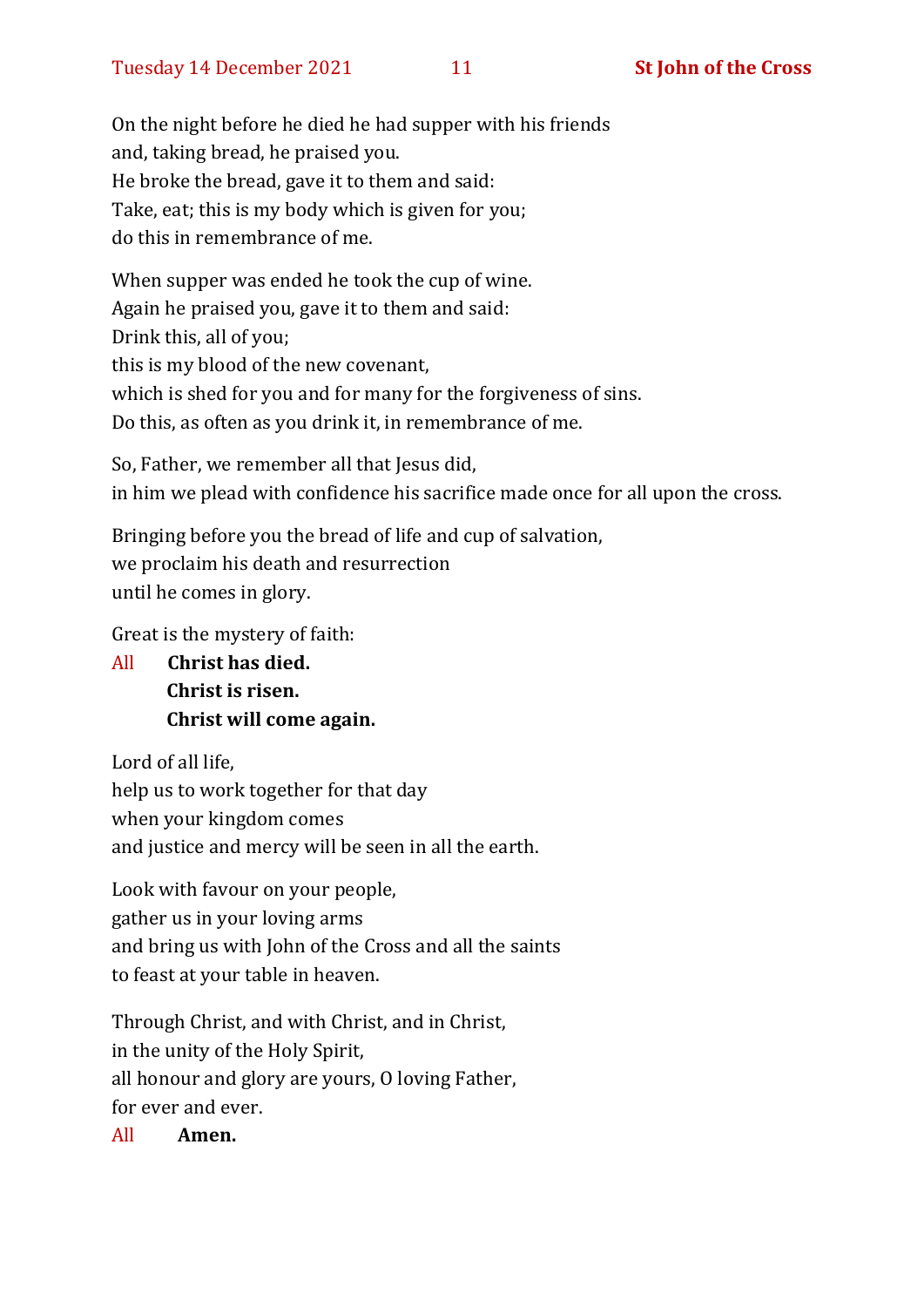#### The Lord's Prayer

As our Saviour taught us, so we pray

All **Our Father in heaven, hallowed be your name, your kingdom come, your will be done, on earth as in heaven. Give us today our daily bread. Forgive us our sins as we forgive those who sin against us. Lead us not into temptation but deliver us from evil. For the kingdom, the power,** 

**and the glory are yours now and for ever. Amen.**

#### Breaking of the Bread

We break this bread to share in the body of Christ.

- All **Though we are many, we are one body, because we all share in one bread.**
- All **Lamb of God,**

**you take away the sin of the world, have mercy on us.**

**Lamb of God, you take away the sin of the world, have mercy on us.**

**Lamb of God, you take away the sin of the world, grant us peace.**

Draw near with faith. Receive the body of our Lord Jesus Christ which he gave for you, and his blood which he shed for you. Eat and drink in remembrance that he died for you, and feed on him in your hearts by faith with thanksgiving.